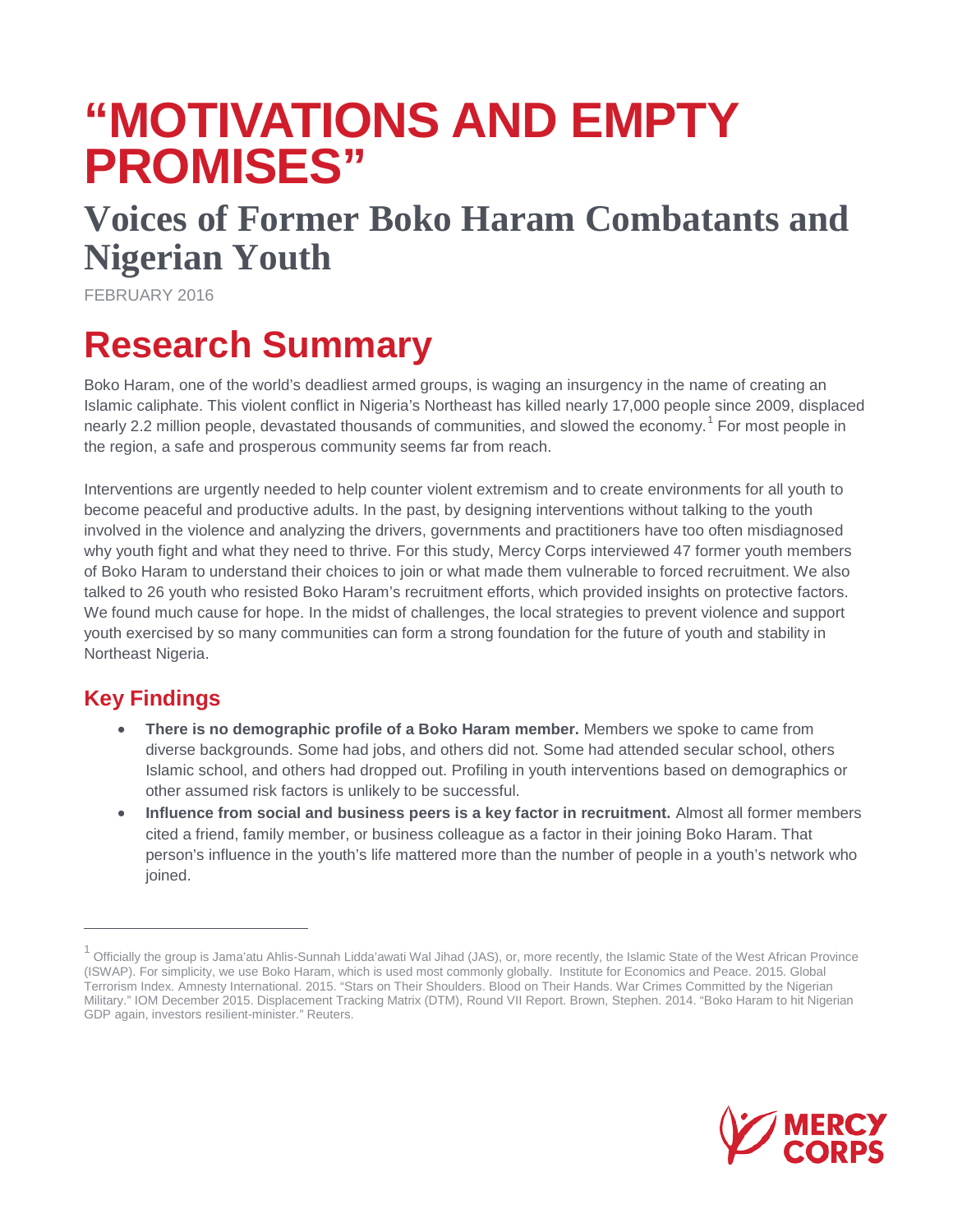- **Youth see in Boko Haram an opportunity to get ahead through business support.** Boko Haram has exploited common desires of youth in this region, to get ahead economically and distinguish themselves in their communities. Many youth described either accepting loans prior to joining or joining with the hope of receiving loans or capital for their mostly small, informal businesses.
- **Broad frustrations with government created initial community acceptance of Boko Haram.** Boko Haram took advantage of deep grievances around government inadequacies and security abuses to gain a foothold in communities. About half of former members said their communities at some time generally supported the group, hoping it would bring a change in government. That support later waned as Boko Haram's tactics became more brutal.
- Local counter-narratives on the hypocrisy of Boko Haram are working. Youth who resisted joining shared a narrative of Boko Haram as a corrupt, greedy organization focused on enriching its leaders. These messages are being crafted by religious and traditional leaders at a very local level and speak to community members' existing concerns about corruption and unresponsive governance.

### **Recommendations**

.

To address youth needs in the short term:

- 1. **Build trust in government by addressing the needs of conflict-affected youth and communities.** The Nigerian government's new strategy for reconstruction in the Northeast, led by the Office of the Vice President and the President's Committee for the Northeast Initiative (PCNI), provides a key opportunity to rebuild trust with communities by effectively implementing community-driven recovery and development initiatives. The strategy should focus on assistance to meet communities' and youth's self-identified needs for protection and livelihoods support, including both internally displaced persons and host communities, and set a foundation for long-term improved governance and development.
- **2. Prepare for comprehensive reintegration of former members.** Some youth who have escaped Boko Haram are already returning to their home communities. Civil society and religious leaders should facilitate dialogue processes quickly between communities and former members of Boko Haram to understand how to best disarm, reintegrate, and rehabilitate former members, and ensure that vigilantes and Civilian Joint Task Force members also have access to social and economic opportunities.
- **3. Amplify local counter-narratives that already work to prevent recruitment into Boko Haram.** Influential local leaders, particularly religious and traditional leaders, are best positioned to deliver resounding antiviolence messages. Government and donors should support locally rooted NGOs and religious and media organizations to amplify effective messages.

To address youth needs in the medium and long term:

- **1. Develop opportunities for youth and government officials to improve communities together.** A wide gulf exists between government and communities – at all levels. Civil society should support youth to form advocacy groups and regularly connect them with Local Government Authorities and the Governors' offices so officials and young people may jointly take actions to improve communities.
- <span id="page-1-0"></span>2. **Facilitate connections to role models and support family dialogue on violent extremism.** A key strategy to prevent youth from joining violent extremist movements is to reinforce positive social ties and connections to role models. Civil society can support families to talk to youth about resisting recruitment schemes, cultivate diverse youth groups, and connect youth to elders, including religious and traditional leaders and other role models.
- 3. **Help youth achieve their ambitions, starting with increasing their access to financial and business services.** Boko Haram's use of financial inducements, in the form of loans and other business support, successfully incentivized youth to join because entrepreneurship can help them fulfill their desire to get ahead. Exploring options for youth grow their businesses, such as identifying and providing informal and formal financial services that are youth-friendly and Islamic-compliant, may provide safe alternatives for youth to satisfy their ambitions.